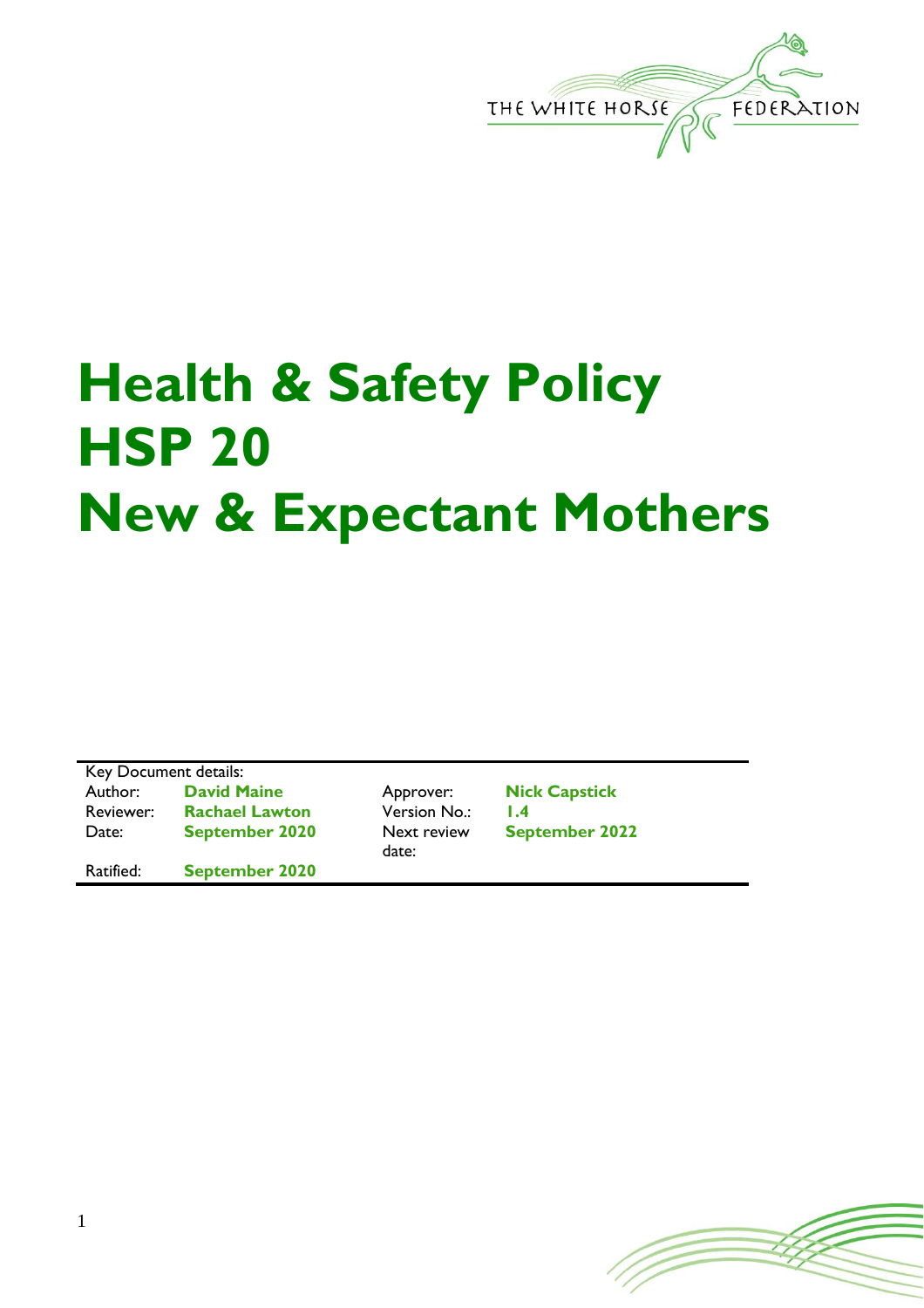

(Topon

| Title:              | HSP 20 – New & Expectant Mothers                                                                                                                                                                                 |  |  |
|---------------------|------------------------------------------------------------------------------------------------------------------------------------------------------------------------------------------------------------------|--|--|
| Author(s):          | David Maine                                                                                                                                                                                                      |  |  |
| Date:               | September 2020                                                                                                                                                                                                   |  |  |
| <b>Review date:</b> | September 2022                                                                                                                                                                                                   |  |  |
| <b>Application:</b> | This policy applies equally to all The White Horse Federation (TWHF) employees<br>including agency or casual staff, and to all premises where TWHF is either the 'employer'<br>or is in control of the premises. |  |  |

| <b>Definitions</b> | For the purpose of this policy, the following definitions apply;                                                                                                                                                                                                                                                                  |                                                                                         |  |  |  |  |
|--------------------|-----------------------------------------------------------------------------------------------------------------------------------------------------------------------------------------------------------------------------------------------------------------------------------------------------------------------------------|-----------------------------------------------------------------------------------------|--|--|--|--|
|                    | New or                                                                                                                                                                                                                                                                                                                            | An employee who is pregnant; who has given birth within the previous                    |  |  |  |  |
|                    | Expectant                                                                                                                                                                                                                                                                                                                         | six months; or who is breast feeding.                                                   |  |  |  |  |
|                    | Mother                                                                                                                                                                                                                                                                                                                            |                                                                                         |  |  |  |  |
| <b>Policy Aims</b> | TWHF is committed to protecting the health, safety and welfare of our staff and                                                                                                                                                                                                                                                   |                                                                                         |  |  |  |  |
|                    | recognises the importance of ensuring that a professional, supportive and caring                                                                                                                                                                                                                                                  |                                                                                         |  |  |  |  |
|                    |                                                                                                                                                                                                                                                                                                                                   | environment is provided for New and Expectant Mothers.                                  |  |  |  |  |
|                    | This policy outlines TWHF's intention regarding New and Expectant Mothers and in<br>particular takes into account the requirements of the Health and Safety at Work Act 1974,<br>Management of Health and Safety at Work Regulations 1999 and the Equality Act 2010 and<br>as such must be brought to the attention of all staff. |                                                                                         |  |  |  |  |
| <b>Policy</b>      | TWHF recognises that pregnancy is a part of normal life and not a state of ill health, but<br>that activities may put at risk the health of staff who are as defined by the Health and<br>Safety Executive as pregnant, (or their unborn child), currently breast feeding or who have<br>given birth within the past 6 months.    |                                                                                         |  |  |  |  |
|                    | TWHF is responsible for providing the necessary resources to enable managers to<br>implement this Policy in their area of responsibility and control.                                                                                                                                                                             |                                                                                         |  |  |  |  |
|                    | In undertaking its duties with regards to New and Expectant Mothers TWHF will:                                                                                                                                                                                                                                                    |                                                                                         |  |  |  |  |
|                    | Ensure that the health and safety risks inherent in the activities of TWHF are assessed<br>$\bullet$<br>and that these assessments include the risks to females of childbearing age and, in<br>particular, to new and expectant mothers, and their unborn baby                                                                    |                                                                                         |  |  |  |  |
|                    | Ensure that the assessments are reviewed on notification of pregnancy, periodically as<br>$\bullet$<br>the pregnancy continues and on return to TWHF.                                                                                                                                                                             |                                                                                         |  |  |  |  |
|                    | To consult with new and expectant mothers on matters affecting their health and<br>$\bullet$<br>safety                                                                                                                                                                                                                            |                                                                                         |  |  |  |  |
|                    | To provide the necessary information, instruction and training necessary for new and<br>$\bullet$<br>expectant mothers.                                                                                                                                                                                                           |                                                                                         |  |  |  |  |
|                    | Ensure that the necessary provisions are in place to assist and support staff who are<br>$\bullet$                                                                                                                                                                                                                                |                                                                                         |  |  |  |  |
|                    | new and expectant mothers, including appropriate welfare facilities.                                                                                                                                                                                                                                                              |                                                                                         |  |  |  |  |
|                    | ٠                                                                                                                                                                                                                                                                                                                                 | Provide adequate resources to enable managers to implement this policy.                 |  |  |  |  |
| <b>Risk</b>        |                                                                                                                                                                                                                                                                                                                                   | Risk to the health of staff who are pregnant, (or their unborn child), currently breast |  |  |  |  |
|                    | feeding or who have given birth within the past 6 months.                                                                                                                                                                                                                                                                         |                                                                                         |  |  |  |  |
|                    | The risks are absence, potential legal action and poor corporate reputation. This risk will                                                                                                                                                                                                                                       |                                                                                         |  |  |  |  |
|                    | be mitigated by adherence to this policy and having adequate arrangements in place.                                                                                                                                                                                                                                               |                                                                                         |  |  |  |  |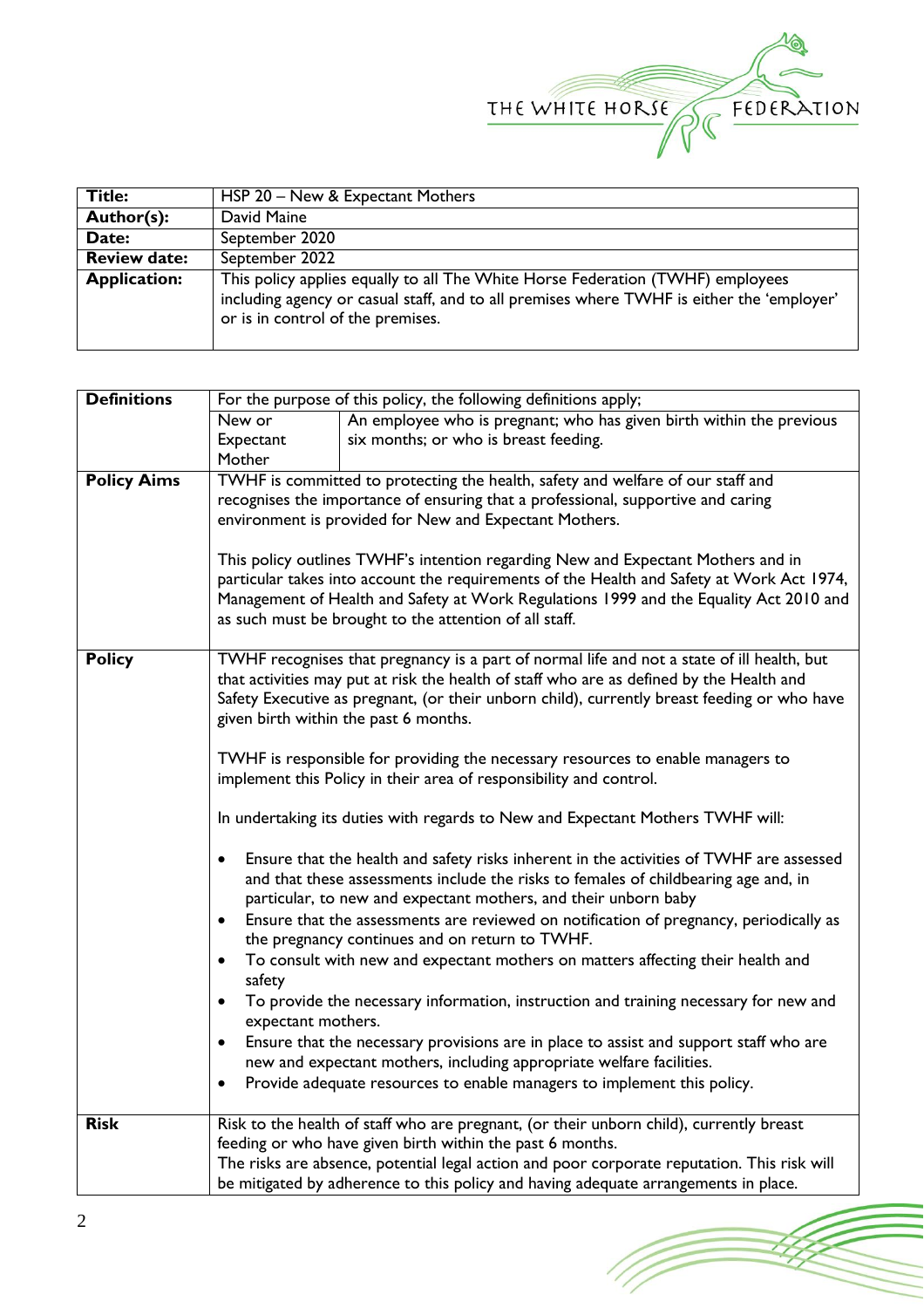

| <b>Responsibility</b><br>This responsibility is discharged primarily at the line management/operational level. |                                                                                                                                                                                                                                                                                                                                                                                                                                           |  |  |  |  |
|----------------------------------------------------------------------------------------------------------------|-------------------------------------------------------------------------------------------------------------------------------------------------------------------------------------------------------------------------------------------------------------------------------------------------------------------------------------------------------------------------------------------------------------------------------------------|--|--|--|--|
|                                                                                                                | <b>Roles &amp; Responsibilities</b>                                                                                                                                                                                                                                                                                                                                                                                                       |  |  |  |  |
| Ι.                                                                                                             | Roles and responsibilities are defined in HSP 2 Organisation.                                                                                                                                                                                                                                                                                                                                                                             |  |  |  |  |
|                                                                                                                | Any specific actions are detailed in the arrangements section below.                                                                                                                                                                                                                                                                                                                                                                      |  |  |  |  |
|                                                                                                                | <b>Arrangements</b>                                                                                                                                                                                                                                                                                                                                                                                                                       |  |  |  |  |
| $\mathsf{I}$ .                                                                                                 | <b>Notification</b>                                                                                                                                                                                                                                                                                                                                                                                                                       |  |  |  |  |
|                                                                                                                | In order for the TWHF to meet its obligations under this policy, and undertake the necessary risk<br>assessments, it is important that female employees inform their employers that they are pregnant, have<br>given birth in the previous six months or are breastfeeding. The notification should be given, as early as<br>possible.                                                                                                    |  |  |  |  |
|                                                                                                                | It is recognised that staff may wish the information to be treated in confidence and this will be<br>respected by the line manager although HR and Occupational Health may be involved where necessary.                                                                                                                                                                                                                                   |  |  |  |  |
|                                                                                                                | The line manager should undertake a risk assessment as soon as they become aware that a member of<br>staff is pregnant.                                                                                                                                                                                                                                                                                                                   |  |  |  |  |
| $\overline{2}$ .                                                                                               | <b>Assessing the Risk</b>                                                                                                                                                                                                                                                                                                                                                                                                                 |  |  |  |  |
|                                                                                                                | On receipt of notification from an employee that she is pregnant, has given birth within the previous six<br>months or is breastfeeding, the line manager must conduct a specific risk assessment. The assessment<br>must take into account any advice provided by the woman's GP or Midwife on her health. When<br>carrying out a pregnancy risk assessment, there are some common hazards that need to be considered,<br>these include: |  |  |  |  |
|                                                                                                                | The layout of workstations<br>٠                                                                                                                                                                                                                                                                                                                                                                                                           |  |  |  |  |
|                                                                                                                | Manual handling<br>٠                                                                                                                                                                                                                                                                                                                                                                                                                      |  |  |  |  |
|                                                                                                                | Exposure to chemicals<br>٠                                                                                                                                                                                                                                                                                                                                                                                                                |  |  |  |  |
|                                                                                                                | Working at height<br>Stress and fatigue<br>$\bullet$                                                                                                                                                                                                                                                                                                                                                                                      |  |  |  |  |
|                                                                                                                | Exposure to infectious diseases<br>٠                                                                                                                                                                                                                                                                                                                                                                                                      |  |  |  |  |
|                                                                                                                | Violence and aggression                                                                                                                                                                                                                                                                                                                                                                                                                   |  |  |  |  |
|                                                                                                                | Night work                                                                                                                                                                                                                                                                                                                                                                                                                                |  |  |  |  |
|                                                                                                                | If any risks are identified then TWHF must take action to remove, reduce or control the risk.                                                                                                                                                                                                                                                                                                                                             |  |  |  |  |
|                                                                                                                | During gestation, risk assessments should be reviewed at least once per trimester.                                                                                                                                                                                                                                                                                                                                                        |  |  |  |  |
| 3.                                                                                                             | <b>Welfare Provisions</b>                                                                                                                                                                                                                                                                                                                                                                                                                 |  |  |  |  |
|                                                                                                                | Employees must be provided with or have access to essential items listed below:                                                                                                                                                                                                                                                                                                                                                           |  |  |  |  |
|                                                                                                                | I. A facility to lie down or recline                                                                                                                                                                                                                                                                                                                                                                                                      |  |  |  |  |